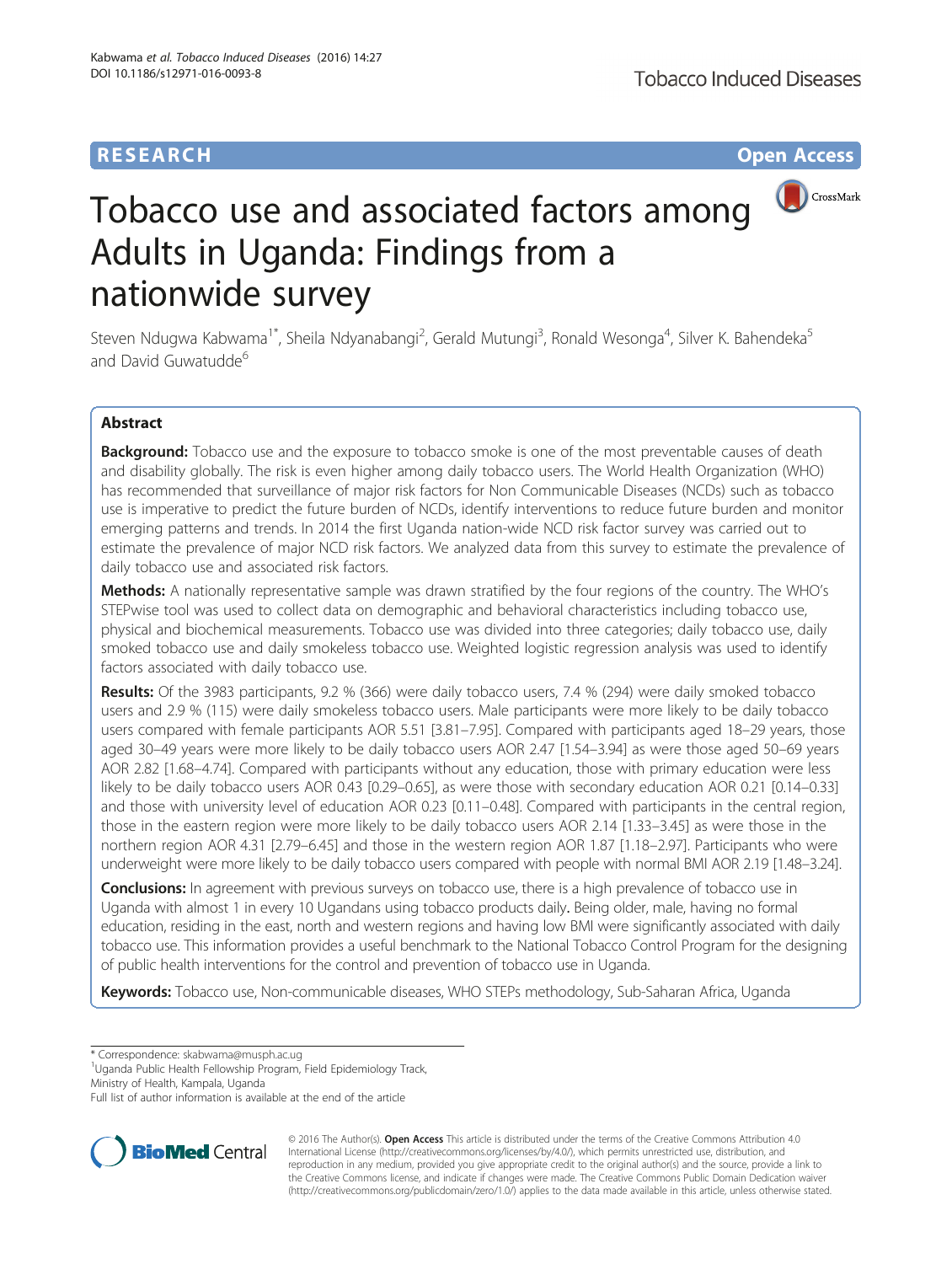## Background

Tobacco use and the exposure to tobacco smoke is one of the most preventable causes of death and disability globally. The risk of disability is even higher among daily tobacco users [\[1](#page-6-0)]. In fact, compared to light smokers, heavier smokers have been shown to have an increased risk of ischemic stroke [[2\]](#page-6-0) and serum lipid and lipoprotein concentrations [\[3](#page-6-0)]. Projections indicate that between 2002 and 2030, mortality related to tobacco use and its exposure is expected to reduce by 9 % in high income countries but double from 3.4 million to 6.8 million in low and middle income countries [[4\]](#page-6-0). The World Health Organization (WHO) Global Status report on Non Communicable Diseases (NCDs) indicated that in Uganda, tobacco use was a major risk factor for NCDs which account for 25 % of all deaths in the country [[5\]](#page-6-0). Statistics from the Uganda Cancer Institute also indicate that 25 % of lung cancer patients were tobacco users and 16 %, 13.7 % and 12.6 % of oral, stomach and throat cancer patients were former tobacco users [\[6](#page-6-0)]. The WHO has recommended that surveillance of the major risk factors for NCDs such as tobacco use is imperative to predict the future burden of NCDs, identify interventions to reduce future burden and monitor emerging patterns and trends [[7](#page-6-0)]. Currently the surveillance of tobacco use among adults in Uganda is done through quinquennial Uganda Demographic and Health Surveys (UDHS) [\[8](#page-6-0)–[11\]](#page-6-0) as well as the Global Adult Tobacco survey [[12\]](#page-6-0). The UDHS provides national data on demographic and health characteristics and contains one question on tobacco use. However it only reports prevalence, does not relate the prevalence to social and demographic characteristics and does not assess magnitude of risk in terms of daily tobacco use. The GATS provides information on adult tobacco use and key tobacco control indicators such as tobacco advertising, exposure to secondhand smoke and the economics of tobacco smoking but does not assess physical and biochemical outcomes. In 2014 the first nation-wide NCD risk factor survey was carried out in Uganda to estimate the prevalence of major NCD risk factors. We analyzed data from this survey to estimate the prevalence of daily tobacco use and demographic, physical and biochemical assessments associated with it.

## Methods

A cross-sectional study design was used to conduct the survey between March and July 2014. The survey used the WHO's standardized tool for analysis of risk factors for NCDs [\[7](#page-6-0)]. A detailed description of the survey design, study population and sampling procedures have been described elsewhere [\[13](#page-6-0), [14\]](#page-6-0). Here, we focus on the sections of the methodology that are relevant to this paper.

## **Measurements**

In STEP 1, the tool collected demographic, socioeconomic and behavioral characteristics including tobacco use. Level of education was assessed in terms of number of formal school years completed. The first 7 years of formal school are referred to as primary school, followed by 6 years of secondary school and at least 3 years of University education. Smoked tobacco products included those whose use involves combustion of the tobacco product and inhalation of tobacco smoke through the mouth while smokeless tobacco products are those whose use involves chewing the tobacco product or sniffing it through the mouth or nose. Tobacco users included participants who self-reported to have used smoked tobacco products such as cigarettes, cigars, shisha or pipes and those who self-reported to have used smokeless tobacco products such as Bugolo, Taba, Etabe, Kuba or Gutka. Daily tobacco users included participants who self-reported to have used any smoked tobacco products daily and those who self-reported to have used any smokeless tobacco products every day. Participants were also asked how many products they smoke daily and how many times a day they used smokeless tobacco products.

In STEP 2, weight, height and blood pressure were measured. Blood pressure measurements were taken on the left arm using battery powered digital blood pressure machine (Boso Medicus Uno®). Three readings were taken 3–5 min apart.

After measuring height, weight and blood pressure, a blood sample was collected to measure fasting plasma glucose using a CardioChek® PA meter. This was done on the day following the interview and physical measurements. Participants had to report compliance with an overnight 8-h fast. Participants who engaged in physical exercise and smoking were ineligible for collection of a blood sample.

## Statistical analysis

Considering that approximately 43 % of adults in Uganda are aged 18 years or older [\[9](#page-6-0)], participants were categorized in age-groups of 18–29, 30–49 and 50–69. These categories have also been used elsewhere in analyses of national data in Uganda [[13, 14\]](#page-6-0).

Participants were classified as having raised blood pressure if the average of the last two systolic blood pressure readings was at least 140 mm Hg and/ or the average of the last two diastolic blood pressure readings was at least 90 mm Hg [[15\]](#page-6-0). Participants who were on medication for high blood pressure at the time of assessment were also classified as having raised blood pressure.

To identify factors associated with daily tobacco use, weighted logistic regression analysis was used to estimate both crude and adjusted odds ratios (AORs) and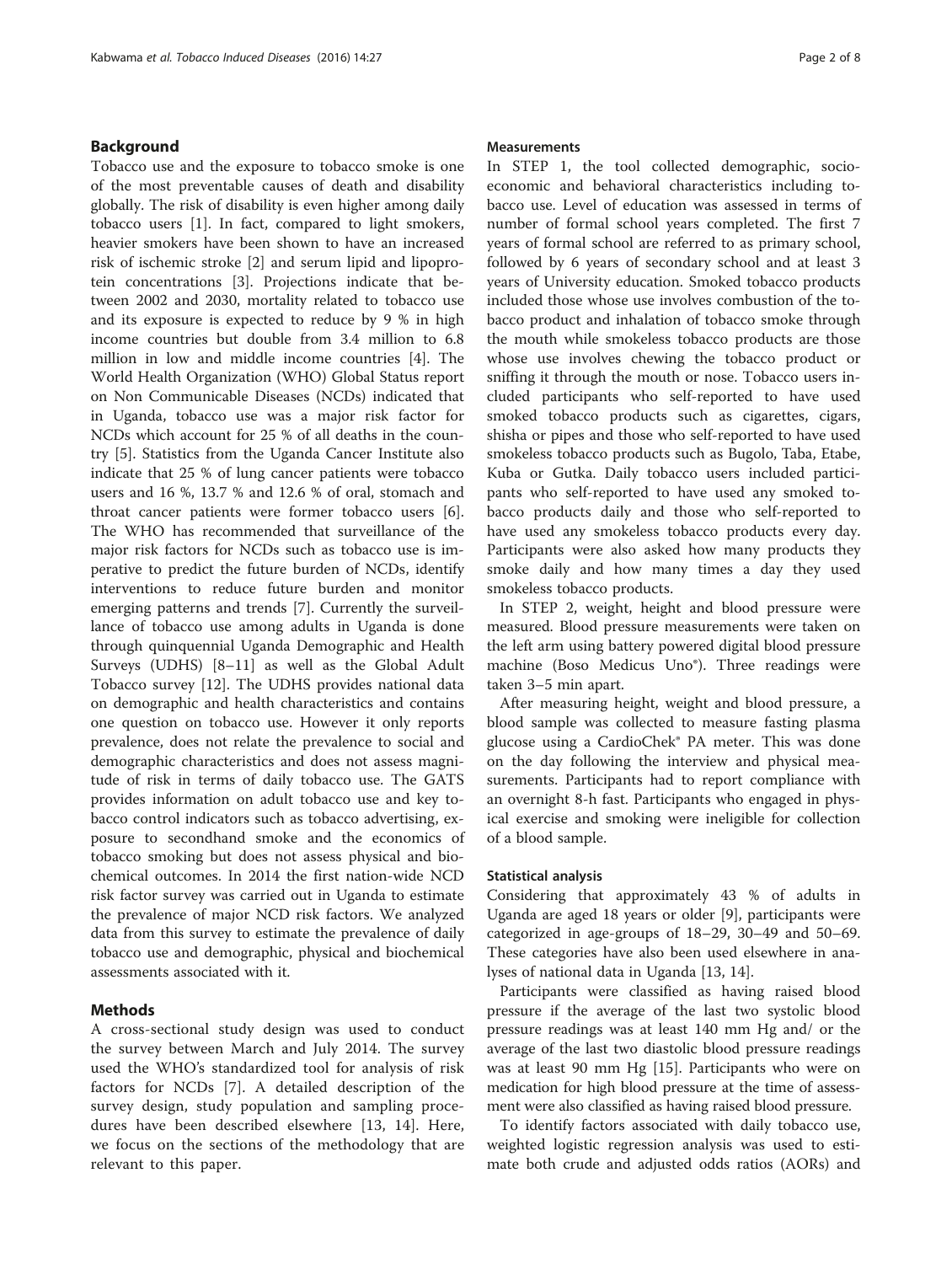their corresponding 95 % confidence intervals (CIs). We identified factors that could potentially be associated with daily tobacco use and included these as independent variables in a model. The independent variables included in the model were sex, age, level of education, marital status, employment, geographical region of residence, urban or rural residence, Body Mass Index (BMI), blood pressure and fasting plasma glucose. We then used stepwise backward elimination to discard those least significantly associated with daily tobacco use. Variables were discarded one at a time starting with the one with the largest p-value. Variables were retained in the model if they achieved a 5 % level of statistical significance ( $\alpha$  = 0.05). The sampling selection weights were used. All statistical analyses were performed using STATA version 12.

## Results

## Characteristics of participants

Out of the 4900 targeted sample, 3987 subjects took part in the survey giving a participation rate of 81.4 %. Of the 3987 participants that participated in the survey, 3983 provided information on their tobacco use and are included in this analysis. Of the 3983 participants, 2382 (59.8 %) were females, 1678 (42.1 %) were aged 30–49 years and 2642 (66.3 %) were either married or cohabiting (Table 1). Among these participants, 2600 (65.3 %) were engaged in some form of employment, 1084 (27.2 %) lived in urban areas and 652 (16.4 %) did not have any form of education.

## Distribution of tobacco use

The results of the survey showed that of the 3983 participants, 9.2 % (366) were daily tobacco users, 7.4 % (294) were daily smoked tobacco users and 2.9 % (115) were daily smokeless tobacco users. Of the daily tobacco users, 80.3 % (294/366) used smoked tobacco products daily while 31.4 % (115/366) used smokeless tobacco products daily. Among participants who used smoked tobacco products daily, 79.3 % (233) were males, 51.4 % (151) were aged 30–49 years and 76.5 % (225) were from rural areas (Table [2](#page-3-0)). Among participants reporting use of smokeless tobacco products daily, 58.3 % (67) were females, 40.9 % (47) were aged 50–69 years and 94.9 % (108) were from rural areas.

Among participants who use smoked tobacco products daily, 62.2 % (183) use manufactured cigarettes while 39.8 % (117) use hand rolled cigarettes (Table [3](#page-3-0)). The average number of manufactured cigarettes smoked daily is  $4.7 \pm 4.6$  (1–40) while the average number of handrolled cigarettes smoked daily is  $5.0 \pm 4.3$  (1–21). Among participants who use smokeless tobacco products, 70.4 % (81) use the product by sniffing through the mouth while 24.3 % (28) use smokeless tobacco product by chewing them. The average number of times a participant used a smokeless product by sniffing through

| Characteristic                              | $-n-$ | Summary measure (%) |  |  |
|---------------------------------------------|-------|---------------------|--|--|
| Sex                                         |       |                     |  |  |
| Male                                        | 1601  | 40.2                |  |  |
| Female                                      | 2382  | 59.8                |  |  |
| Age                                         |       |                     |  |  |
| $18 - 29$                                   | 1616  | 40.6                |  |  |
| $30 - 49$                                   | 1678  | 42.1                |  |  |
| $50 - 69$                                   | 689   | 17.3                |  |  |
| Level of education <sup>a</sup>             |       |                     |  |  |
| No formal school                            | 652   | 16.4                |  |  |
| Primary                                     | 1625  | 41.0                |  |  |
| Secondary                                   | 1317  | 33.2                |  |  |
| University or higher                        | 374   | 9.4                 |  |  |
| Ethnic group                                |       |                     |  |  |
| Baganda                                     | 775   | 19.5                |  |  |
| Banyankore/Bakiga                           | 705   | 17.7                |  |  |
| Karimojong/Acholi                           | 281   | 7.1                 |  |  |
| Basoga                                      | 316   | 7.9                 |  |  |
| Bagisu/Iteso                                | 453   | 11.4                |  |  |
| Lugbara/Madi                                | 249   | 6.3                 |  |  |
| Other                                       | 1204  | 30.2                |  |  |
| Marital status                              |       |                     |  |  |
| Never married                               | 627   | 15.7                |  |  |
| Currently married/cohabiting                | 2642  | 66.3                |  |  |
| Other (separated or divorced<br>or widowed) | 714   | 17.9                |  |  |
| Employment status <sup>d</sup>              |       |                     |  |  |
| Employed                                    | 2600  | 65.3                |  |  |
| Unemployed                                  | 1382  | 34.7                |  |  |
| Region                                      |       |                     |  |  |
| Eastern                                     | 1292  | 32.4                |  |  |
| Central                                     | 963   | 24.2                |  |  |
| Northern                                    | 779   | 19.6                |  |  |
| Western                                     | 949   | 23.8                |  |  |
| Residence                                   |       |                     |  |  |
| Urban                                       | 1084  | 27.2                |  |  |
| Rural                                       | 2899  | 72.8                |  |  |

Table 1 Characteristics of participants

<sup>a</sup>The totals do not add up to 3983 because some observations were not stated

the mouth was  $4.8 \pm 3.4$  (1–12) while the average number of times a participant used a smokeless tobacco product by chewing was  $4.0 \pm 3.3$  (1–12).

## Factors associated with tobacco use

The factors found to be significantly associated with daily tobacco use were sex, age, level of education, marital status, geographical region and Body Mass Index (BMI).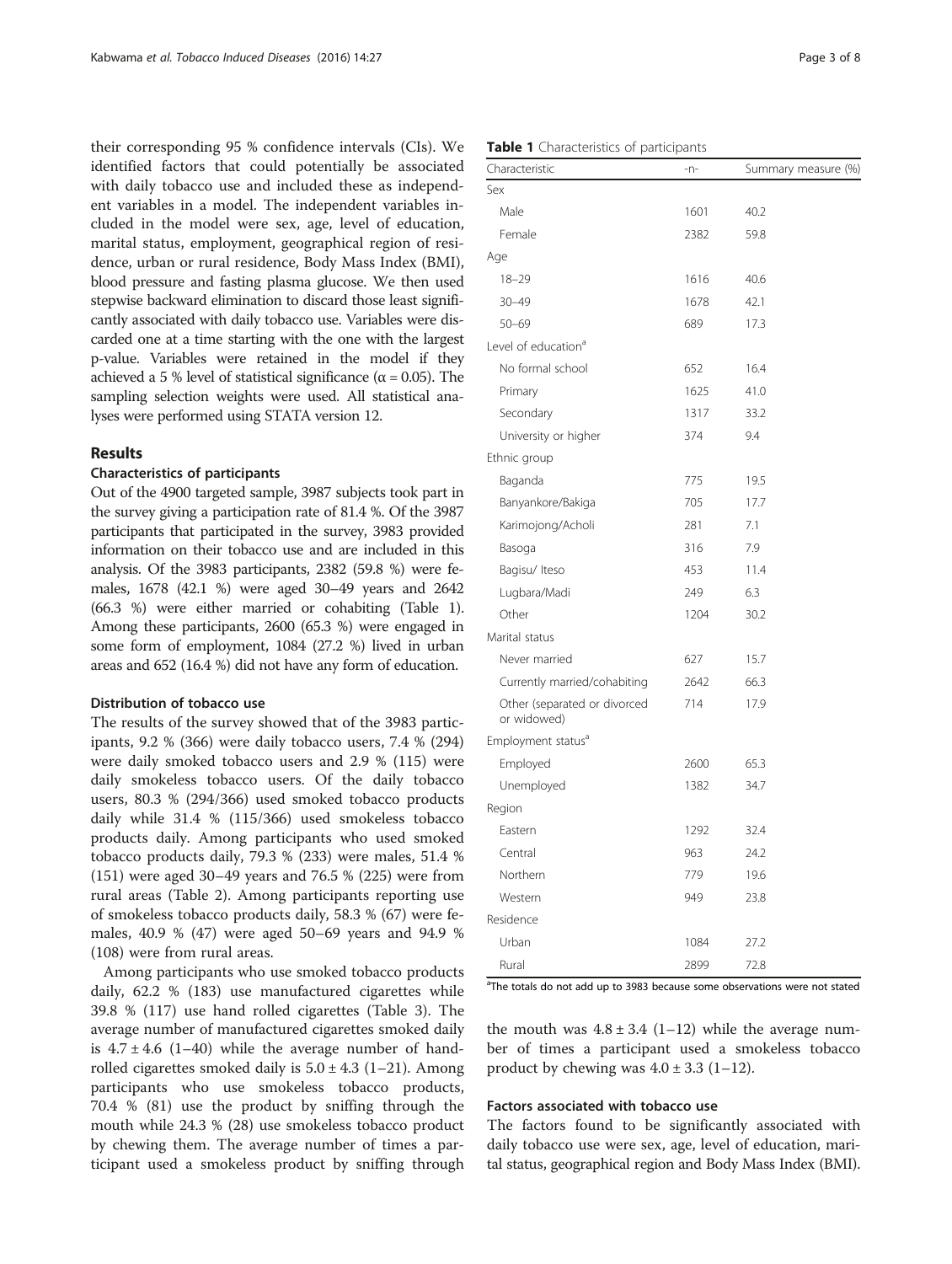| Smoked $n = 294$ (%) | Smokeless $n = 115$ (%) | Smoked and smokeless $n = 366$ (%) |
|----------------------|-------------------------|------------------------------------|
|                      |                         |                                    |
| 233 (79.3)           | 48 (41.7)               | 255 (69.7)                         |
| 61(20.7)             | 67 (58.3)               | 111(30.3)                          |
|                      |                         |                                    |
| 44 (15.0)            | 25(21.7)                | 61(16.7)                           |
| 151 (51.4)           | 43 (37.4)               | 180 (49.2)                         |
| 99 (33.6)            | 47 (40.9)               | 125 (34.1)                         |
|                      |                         |                                    |
| 69 (23.5)            | 7(6.1)                  | 72 (19.7)                          |
| 225 (76.5)           | 108 (94.9)              | 294 (80.3)                         |
|                      |                         |                                    |

<span id="page-3-0"></span>Table 2 Categorisation of daily tobacco use by sex, age and urban-rural residence

The odds of being a daily tobacco user were significantly higher for males compared to females AOR 4.53 [3.21– 6.40] (Table [4](#page-4-0)). Compared with participants aged 18–29 years, those aged 30–49 years were more likely to be daily tobacco users AOR 2.96 [1.93–4.52] as were those aged 50–69 years AOR 3.82 [2.42–6.03]. Compared with participants without any form of education, those with primary education were less likely to be daily tobacco users AOR 0.46 [0.31–0.68], as were those with secondary education AOR 0.21 [0.13–0.32] and those with university level of education AOR 0.21 [0.10–0.42]. Compared with participants in the central region, those in the eastern region were more likely to be daily tobacco users AOR 2.24 [1.40–3.59] as were those in the northern region AOR 4.21 [2.74–6.48] and those in the western region AOR 1.82 [1.14–2.88]. Compared with participants with normal body mass index (BMI), persons who were overweight or obese were less likely to be daily tobacco users AOR 0.64 [0.38–1.08]. Persons who were underweight were more likely to be daily tobacco users compared with people of normal BMI AOR 2.31 [1.57–3.40].

## **Discussion**

The analysis revealed a daily tobacco use prevalence of 4.7 % among women, 15.9 % among men and overall prevalence of 9.2 %. These findings are in agreement with the Global Adult Tobacco Survey 2013 (4.6 % women, 11.6 % men) [\[12\]](#page-6-0) and Uganda Demographic and Health Survey (UDHS) 2011 (3 % women, 15 % men) [[8\]](#page-6-0). The findings particularly among males however are lower in comparison to the findings in the UDHS 2001 (3 % women and 25 % men) [\[11\]](#page-6-0) and UDHS 2006 (4 % women and 23 % men) [[10](#page-6-0)]. The lower prevalence reported in this survey could be due to the narrower definition of tobacco use where only daily tobacco users were considered while occasional tobacco users were excluded. In comparison with Uganda with an overall daily tobacco use prevalence of 9.2 %, the Democratic Republic of Congo (DRC) (4.4 %) [\[16\]](#page-6-0), Ethiopia (4.6 %) [\[17](#page-6-0)] and Zambia (5.0 %) [\[18\]](#page-6-0) reported lower prevalence while Tanzania (15.9 %) [[19](#page-6-0)] and Mozambique (16.7 %) [\[20\]](#page-6-0) reported higher prevalence of tobacco use. However besides the survey done in Tanzania, the other surveys assessed

**Table 3** Categorization of tobacco users by frequency and intensity of tobacco use

| Tobacco product              | Daily users   | Average daily use<br>Number of products/day $\pm$ SD (range) |  |
|------------------------------|---------------|--------------------------------------------------------------|--|
| Smoked tobacco products      | $n = 294$ (%) |                                                              |  |
| Manufactured cigarettes      | 183 (62.2)    | $4.7 \pm 4.6$ (1-40)                                         |  |
| Hand-rolled cigarettes       | 117 (39.8)    | $5.0 \pm 4.3$ (1-21)                                         |  |
| Pipes full of tobacco        | 43 (14.6)     | $3.2 \pm 3.2$ (1-12)                                         |  |
| Cigars, cheroots, cigarillos | 5(1.7)        | $17 \pm 20.3$ (1-50)                                         |  |
| Shisha                       | 2(0.7)        | $25.5 \pm 34.6$ (1-50)                                       |  |
| Other                        | 12(4.1)       | $6.9 \pm 13.9$ (1-50)                                        |  |
| Smokeless tobacco products   | $n = 115$ (%) | Number of times/day                                          |  |
| Snuff by mouth (taba/etabe)  | 81 (70.4)     | $4.8 \pm 3.4$ (1-12)                                         |  |
| Snuff by nose (Bugolo)       | 17 (14.8)     | $3.6 \pm 2.6$ (1-10)                                         |  |
| Chewed tobacco (gutka, Kuba) | 28 (24.3)     | $4.0 \pm 3.3$ (1-12)                                         |  |
| Other                        | 2(1.7)        | $3.5 \pm 3.5$ (1-6)                                          |  |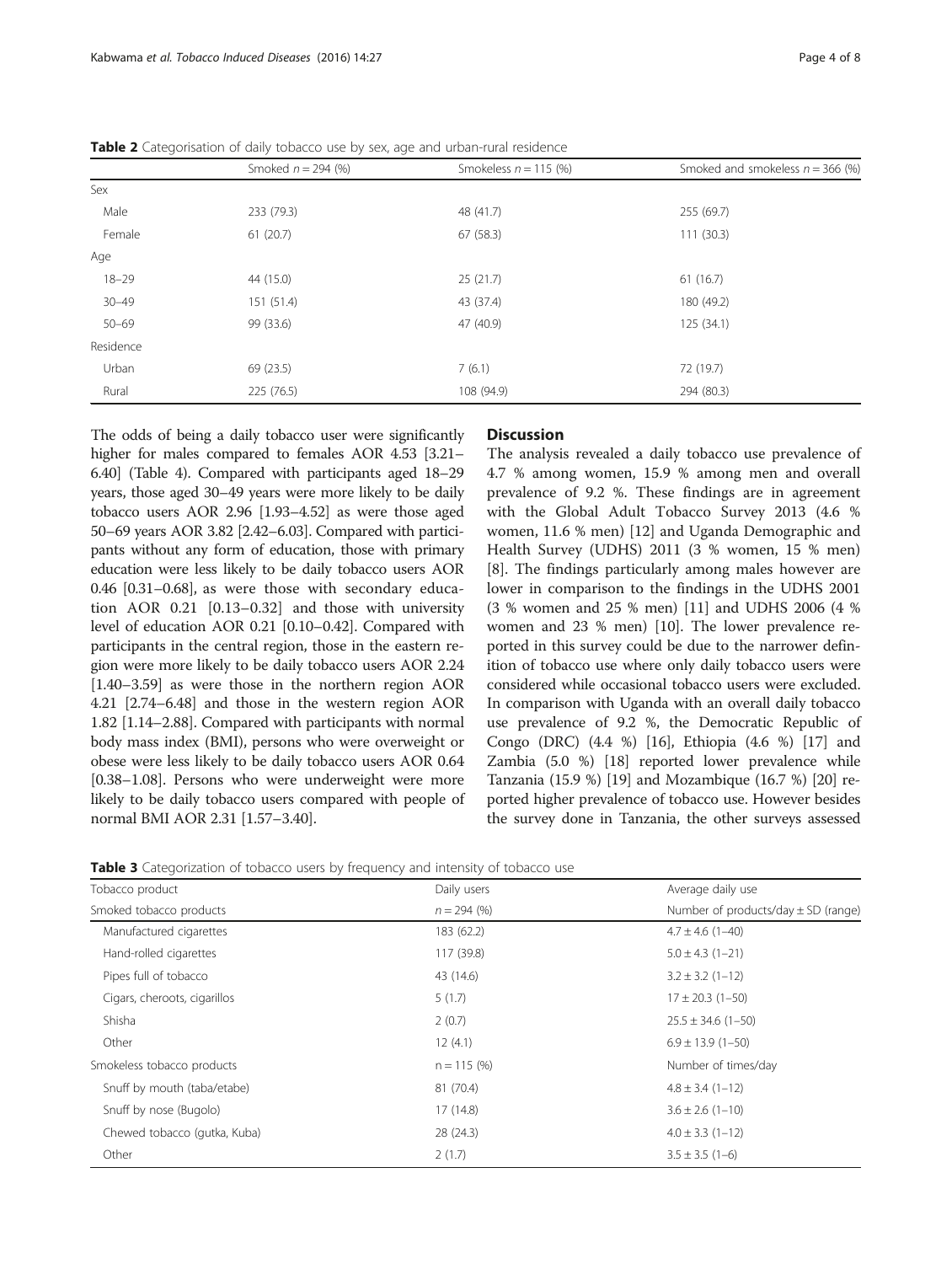|                                    | $-n-$ | Number of daily tobacco users (%) | Crude OR [95 % CI]     | Adjusted OR <sup>a</sup> [95 % CI] |
|------------------------------------|-------|-----------------------------------|------------------------|------------------------------------|
| Sex                                |       |                                   |                        |                                    |
| Female                             | 2382  | 111(4.7)                          | 1.0                    | 1.0                                |
| Male                               | 1601  | 255 (15.9)                        | 5.33 [3.66-7.79]       | 5.51 [3.81-7.95]                   |
| Age                                |       |                                   |                        |                                    |
| $18 - 29$                          | 1616  | 61(3.8)                           | 1.0                    | 1.0                                |
| $30 - 49$                          | 1678  | 180 (10.7)                        | 2.37 [1.43-3.94]       | 2.47 [1.54-3.94]                   |
| $50 - 69$                          | 689   | 125 (18.1)                        | 2.90 [1.68-5.01]       | 2.82 [1.68-4.74]                   |
| Education                          |       |                                   |                        |                                    |
| No formal school                   | 652   | 117 (17.9)                        | 1.0                    | 1.0                                |
| Primary                            | 1625  | 164 (10.1)                        | 0.45 [0.30-0.67]       | $0.43$ $[0.29 - 0.65]$             |
| Secondary                          | 1317  | 65 (4.9)                          | $0.19$ [0.12-0.31]     | $0.21$ [0.14-0.33]                 |
| University or higher               | 374   | 19(5.1)                           | $0.23$ [0.10-0.49]     | $0.23$ [0.11-0.48]                 |
| Employment                         |       |                                   |                        |                                    |
| Employed                           | 2600  | 242 (9.3)                         | 1.0                    | 1.0                                |
| Unemployed                         | 1382  | 124 (9.0)                         | 1.33 [0.88-2.02]       | 1.35 [0.91-2.00]                   |
| Region                             |       |                                   |                        |                                    |
| Central                            | 963   | 52(5.4)                           | 1.0                    | 1.0                                |
| Eastern                            | 1292  | 90 (7.0)                          | 2.29 [1.36-3.86]       | 2.14 [1.33-3.45]                   |
| Northern                           | 779   | 131 (16.8)                        | 4.54 [2.87-7.16]       | 4.31 [2.79-6.45]                   |
| Western                            | 949   | 93 (9.8)                          | 2.20 [1.31-3.68]       | 1.87 [1.18-2.97]                   |
| Residence                          |       |                                   |                        |                                    |
| Urban                              | 1084  | 72 (6.6)                          | 1.0                    | 1.0                                |
| Rural                              | 2899  | 294 (10.1)                        | $0.83$ $[0.55 - 1.25]$ | $0.81$ $[0.56 - 1.18]$             |
| BMI ( $kg/m2$ )                    |       |                                   |                        |                                    |
| Normal 18.5-24.9                   | 2531  | 255 (10.2)                        | 1.0                    | 1.0                                |
| Overweight/obese ≥25               | 828   | 44 (7.6)                          | $0.71$ $[0.41 - 1.24]$ | $0.64$ $[0.38 - 1.09]$             |
| Underweight <18.5                  | 330   | 84 (25.5)                         | 2.17 [1.46-3.22]       | 2.19 [1.48-3.24]                   |
| Blood pressure (mmHg)              |       |                                   |                        |                                    |
| Normal                             | 3617  | 539 (14.9)                        | 1.0                    | 1.0                                |
| Raised or medication               | 366   | 57 (15.6)                         | $0.87$ [0.56-1.36]     | 0.85 [0.56-1.31]                   |
| FPG (mmol/L)                       |       |                                   |                        |                                    |
| < 6.1                              | 3562  | 322 (9.0)                         | 1.0                    | 1.0                                |
| $6.1 - 6.9$                        | 82    | 5(6.1)                            | $0.52$ [0.12-2.29]     | $0.48$ [0.11-2.19]                 |
| $> = 7$ or on DM Rx                | 46    | 6(13.0)                           | 1.81 [0.62-5.30]       | 1.89 [0.64-5.58]                   |
| Marital status                     |       |                                   |                        |                                    |
| Never married                      | 627   | 36(5.7)                           | 1.0                    | 1.0                                |
| Currently married                  | 2642  | 231 (8.7)                         | 1.57 [0.86-2.87]       | 1.31 [0.77-2.26]                   |
| Other (separated/divorced/widowed) | 714   | 99 (13.9)                         | 2.81 [1.41-5.61]       | 2.54 [1.36-4.72]                   |

<span id="page-4-0"></span>Table 4 Crude and adjusted odds ratios (ORs) of being a daily tobacco user compared to not being a daily tobacco user

<sup>a</sup>Adjusted for sex, age, education, region, marital status and BMI

only daily use of smoked tobacco products and excluded smokeless tobacco products.

The results of the analysis revealed that of the 366 daily tobacco users, 80.3 % used smoked tobacco products daily and 31.4 % used smokeless tobacco products

daily. This finding has important public health and policy implications to direct efforts to reducing access to and use of smoked tobacco products in comparison with smokeless tobacco products. In addition, 62.2 % of daily smokers used manufactured cigarettes. This finding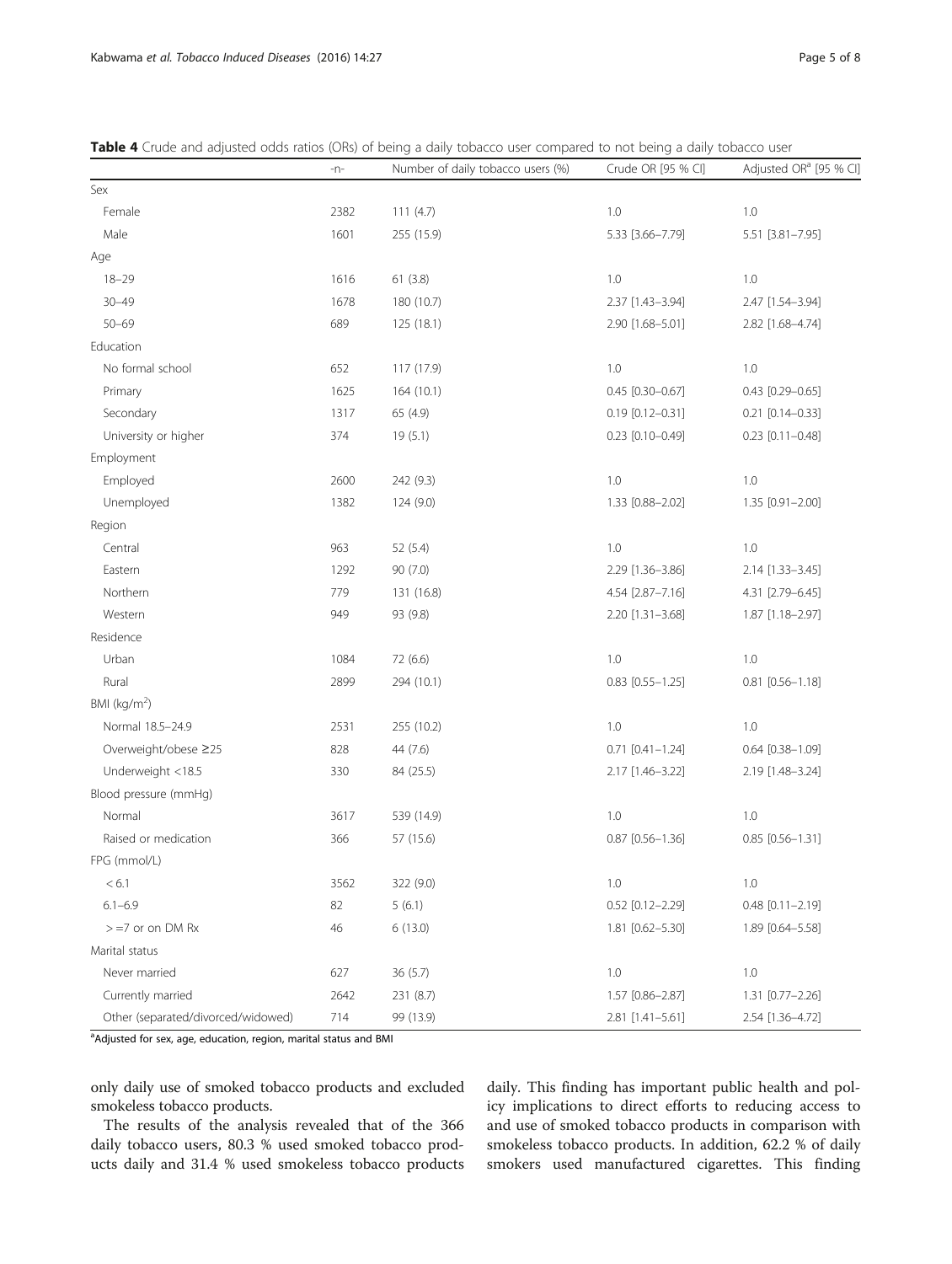implies that policy adjustments such as tax increases on tobacco could help in reducing access to and use of manufactured tobacco products especially to youth and young adults as has been demonstrated elsewhere [\[21\]](#page-6-0).

Daily smoked tobacco product users were mostly men (79.3 %) and rural dwellers (76.5 %) in contrast with daily smokeless tobacco product users who were mostly women (58.3) and rural dwellers (94.9). This finding is similar to the GATS 2013 [[12\]](#page-6-0) where more males (10.3 %) than females (1.8 %) used any smoked product while more females (3 %) than males (1.7 %) used smokeless tobacco products. The high prevalence of tobacco use in rural areas could be due to easier access to the tobacco products in the areas especially when the rural area relies economically on the tobacco that is grown there [\[22\]](#page-6-0). Also, the smokeless tobacco use by women and rural dwellers could be because it is cheaper [\[23\]](#page-6-0) while others may consider its use it as a harm reduction strategy [[24](#page-6-0), [25\]](#page-6-0) in comparison with smoked tobacco.

The association analysis revealed statistically significant associations between daily tobacco use and age, sex, geographical region, level of education and BMI. The association between age and tobacco use as well as sex and tobacco use is no surprise finding and has been reported in other surveys [[8, 10](#page-6-0)–[12\]](#page-6-0) in Uganda where males and older persons are more likely to use tobacco products. Studies done in the US found that among men, health behaviors such as tobacco use were predicted by masculinity and perceived normativeness of other men's behaviors [\[26\]](#page-7-0), social desirability and differences in nicotine sensitivity [\[27](#page-7-0)]. Qualitative investigations are required to decipher the motivations towards tobacco use among men in Uganda compared to women. The association between region and tobacco use where people from other regions besides the central region are more likely to use tobacco, age and tobacco use where older people are more likely to use tobacco, and education level and daily tobacco use where more educated people are less likely to use tobacco might be an indication of a wider socio-economic context within which tobacco use is enshrined [[28\]](#page-7-0). Western, Eastern and Northern regions have been reported to have higher levels of poverty compared to the Central region [\[29](#page-7-0)]. The elderly in Uganda have been shown to experience chronic poverty [[30](#page-7-0)]. Education has also been described as an index of socio-economic circumstances in life [[31](#page-7-0)] such that the tobacco use among older people, persons in the Northern, Eastern and Western regions and people with low education levels is a reflection of an environment of poverty, stress and economic disadvantage all of which not only foster smoking but have also been shown to discourage cessation [\[32\]](#page-7-0). Tobacco control efforts should go beyond limiting access to and use of tobacco products but encompass efforts aimed at improvement of

socioeconomic status and standard of living in general especially in rural areas. With the tobacco industry shifting its focus from North America and Europe to Africa and Asia [\[33\]](#page-7-0), this information will provide evidence for the formation of policies that integrate tobacco control with socio-economic development in developing countries in Africa and Asia. The inverse association between BMI and tobacco use is of particular interest. A similar association has been found elsewhere [\[34, 35](#page-7-0)] although other studies have found smoking and BMI to be positively associated [[36](#page-7-0)]. The explanation for the inverse association is that nicotine—the active component in tobacco leads to an increase in energy expenditure and subsequent loss of appetite which explains why smokers are leaner than nonsmokers [\[37](#page-7-0), [38\]](#page-7-0). Tobacco use cessation programs should entail components aimed at improving nutritional status of smokers in Uganda.

## Strengths and limitations

A limitation of this analysis is that the use of the variable "daily tobacco use" excludes occasional tobacco users and thus understates the magnitude of tobacco use among Ugandans. However the alternative variable in the WHO STEPS questionnaire was "current tobacco use" which is not time-bound, vague and subject to the interpretation of the interviewee. Future STEPS surveys should include a time component in the assessment of "current tobacco use". The other limitation of the analysis is that because of the cross sectional nature of the survey, inferences of causal relationships between tobacco use and the other independent variables need to be made with caution. The observed association between tobacco use and BMI for example could be that lean persons were the ones using tobacco and not vice versa. In addition, the assessment of the primary outcome variable "daily tobacco use" was based on self reports which could introduce bias. The sample selection however was systematic enough for the findings to be generalizable to the Ugandan population. Also the use of a standardized questionnaire means findings can be compared to those from other countries.

## Conclusion

In agreement with previous surveys on tobacco use, there is a high prevalence of tobacco use in Uganda with almost 1 in every 10 people in Uganda using tobacco products daily. Being older, male, having no formal education, residing in the east, north and western regions and having low BMI were significantly associated with daily tobacco use. This information provides a useful benchmark to the National Tobacco Control Program for the designing of public health interventions for the control and prevention of tobacco use in Uganda.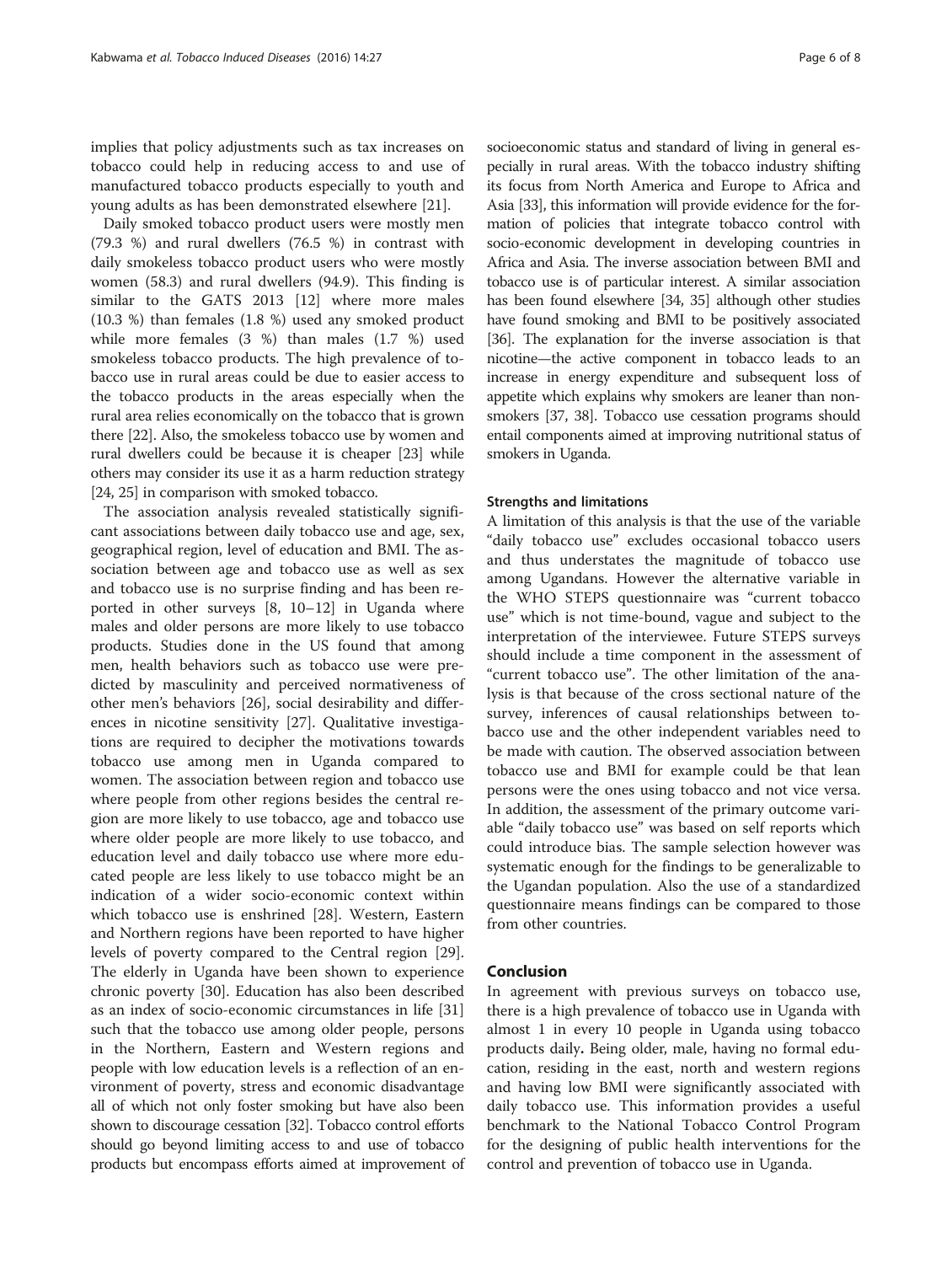## <span id="page-6-0"></span>Additional file

[Additional file 1:](dx.doi.org/10.1186/s12971-016-0093-8) Tobacco survey data. (XLS 5053 kb)

## Abbreviations

BMI, body mass index; GATS, Global Adult Tobacco Survey; NCD, Non Communicable Diseases; STEPS, stepwise approach to surveillance; UBOS Uganda Bureau of Statistics; UDHS, Uganda Demographic and Health Survey; WHO, World Health Organization

#### Acknowledgements

The authors are grateful to the research participants who volunteered to participate in the NCD risk factor prevalence survey; and for the technical and administrative support provided by Uganda's Ministry of Health, and that from the Uganda Bureau of Statistics. The authors also acknowledge the technical support provided by Melanie Cowan and Lubna Ishaq Bhatti of the Surveillance and Population-based Prevention Unit, Department of Prevention of Non-communicable Diseases, Non-communicable Diseases and Mental Health Cluster, World Health Organization, Geneva, Switzerland.

#### Funding

The conduct of the survey was supported by funding from the Uganda government, the World Health Organization, the World Diabetes Foundation, and the United Nations Development Program. The funders had no role in study design, data collection and analysis, decision to publish, or preparation of the manuscript.

#### Availability of data and materials

The dataset supporting the conclusion of this article is included within the article and its Additional file 1.

## Authors' contributions

GM, SKB and DG conceived and designed the study. SKB, DG and GM implemented the study. SNK and DG analyzed the data. DG and SNK had primary responsibility for final content. All authors participated in writing, read and approved the final manuscript.

## Competing interests

The authors declare that they have no competing interests.

#### Consent for publication

N/A

#### Ethics approval and consent to participate

Written informed consent was obtained from eligible selected participants before conducting any study procedures. The conduct of the survey was approved by the Institutional Review Committee of Nsambya Hospital, Kampala, Uganda, and registered by the Uganda National Council for Science and Technology (UNCST).

#### Author details

<sup>1</sup>Uganda Public Health Fellowship Program, Field Epidemiology Track, Ministry of Health, Kampala, Uganda. <sup>2</sup>Mental Health and Substance Abuse, Ministry of Health, Kampala, Uganda. <sup>3</sup>Control of Non-Communicable Diseases Desk, Ministry of Health, Kampala, Uganda. <sup>4</sup>School of Statistics and Planning, Makerere University College of Business and Management Sciences, Kampala, Uganda. <sup>5</sup>St. Francis Hospital, Nsambya, Kampala, Uganda.<br><sup>6</sup>Donartment of Epidemielogy & Biostatistics, School of Public Hoalth Department of Epidemiology & Biostatistics, School of Public Health, Makerere University College of Health Sciences, Kampala, Uganda.

## Received: 12 May 2016 Accepted: 5 August 2016 Published online: 11 August 2016

#### References

1. Riala K, Alaräisänen A, Taanila A, Hakko H, Timonen M, Räsänen P. Regular daily smoking among 14-year-old adolescents increases the subsequent risk for suicide: the Northern Finland 1966 Birth Cohort Study. J Clin Psychiatry. 2007;68(5):1,478–780.

- 2. Bhat VM, Cole JW, Sorkin JD, Wozniak MA, Malarcher AM, Giles WH, et al. Dose-response relationship between cigarette smoking and risk of ischemic stroke in young women. Stroke. 2008;39(9):2439–43.
- 3. Craig WY, Palomaki GE, Haddow JE. Cigarette smoking and serum lipid and lipoprotein concentrations: an analysis of published data. BMJ. 1989; 298(6676):784–8.
- 4. Castellsague X, Munoz N, Destefani E, Victora CG, Castelletto R, Rolon PA, Quintana MJ, et al. Independent and Joint effects of tobacco smoking and alcohol drinking on the risk of esophageal cancer in men and women. Int J Cancer. 1999;82:657–64.
- 5. Alwan A. Global status report on noncommunicable diseases 2010: World Health Organization; 2011. Available from [http://www.who.int/nmh/](http://www.who.int/nmh/publications/ncd_report_full_en.pdf) [publications/ncd\\_report\\_full\\_en.pdf.](http://www.who.int/nmh/publications/ncd_report_full_en.pdf) [Accessed 18 Sep 2015].
- 6. Ministry of Health, Uganda. Tobacco related morbidity and mortality at Uganda Cancer Institute. Kampala: Uganda Cancer Institute; 2013.
- 7. World Health Organization. STEPwise approach to surveillance (STEPS) 2015. Available from:<http://www.who.int/chp/steps/en/>. [Accessed 22 Sep 2015].
- 8. Uganda Bureau of Statistics (UBOS) and ICF International Inc. Uganda Demographic Health Survey 2011. Kampala Uganda: UBOS and Calverton. Maryland: ICF International Inc; 2012.
- 9. Uganda Bureau of Statistics. National Population and Housing Census 2014 Revised Edition. Kampala: 2014. Available from [http://unstats.un.org/unsd/demographic/](http://unstats.un.org/unsd/demographic/sources/census/wphc/Uganda/UGA-2014-11.pdf) [sources/census/wphc/Uganda/UGA-2014-11.pdf.](http://unstats.un.org/unsd/demographic/sources/census/wphc/Uganda/UGA-2014-11.pdf) [Accessed 12 Jan 2016].
- 10. Uganda Bureau of Statistics and ICF International Inc. Uganda Demographic and Health Survey, 2006: Uganda Bureau of Statistics and Calverton. Maryland: ICF International Inc; 2007.
- 11. Uganda Bureau of Statistics (UBOS) and ICF International Inc. Uganda Demographic and Health Survey 2000-2001. Kampala Uganda: UBOS and Calverton. Maryland: ICF International Inc; 2001.
- 12. Ministry of Health Uganda, Uganda Bureau of Statitstics, World Health Organisation Regional office for Africa, CDC Foundation, Centers for Disease Control. Global Adult Tobacco Survey: Executive Summary 2013 Uganda 2014 [cited 5th August 2015]. Available from: [http://global.tobaccofreekids.](http://global.tobaccofreekids.org/files/pdfs/en/GATS_uganda_summary_2013.pdf) [org/files/pdfs/en/GATS\\_uganda\\_summary\\_2013.pdf](http://global.tobaccofreekids.org/files/pdfs/en/GATS_uganda_summary_2013.pdf).
- 13. Guwatudde D, Mutungi G, Wesonga R, Kajjura R, Kasule H, Muwonge J, et al. The Epidemiology of Hypertension in Uganda: Findings from the National Non-Communicable Diseases Risk Factor Survey. PLoS One. 2015; 10(9):e0138991.
- 14. Guwatudde D, Kirunda BE, Wesonga R, Mutungi G, Kajjura R, Kasule H, et al. Physical Activity Levels Among Adults in Uganda: Findings from a Countrywide Cross-Sectional Survey. J Phys Act Health. 2016; doi[:10.1123/jpah.2015-0631.](http://dx.doi.org/10.1123/jpah.2015-0631)
- 15. Whitworth J, International Society of hypertension Writing Group. 2003 World health Organization (WhO)/International Society of hypertension (ISh) statement on management of hypertension. J Hypertens. 2003;21(11):1983–92.
- 16. Longo M. Democratic Republic of Congo (Ville de Kinshasa) STEPS Survey 2005 Factsheet. 2005. Available from [http://www.who.int/chp/steps/2005\\_](http://www.who.int/chp/steps/2005_DRC_FactSheet_EN.pdf) [DRC\\_FactSheet\\_EN.pdf](http://www.who.int/chp/steps/2005_DRC_FactSheet_EN.pdf). [Accessed 4 Dec 2015].
- 17. Tesfaye F. Ethiopia (Butajira) STEPS Survey 2003 Fact sheet. 2003. Available from [http://www.who.int/chp/steps/2006\\_Ethiopia\\_FactSheet\\_EN.pdf.](http://www.who.int/chp/steps/2006_Ethiopia_FactSheet_EN.pdf) [Accessed 7 Sep 2015].
- 18. Ministry of Health Zambia, World Health Organization Country Office. Prevalence rates of the common non communicable disease risk factors in Lusaka district, Zambia 2008. 2008. Available from [http://www.who.int/chp/](http://www.who.int/chp/steps/2008_Zambia_FactSheet_EN.pdf?ua=1) [steps/2008\\_Zambia\\_FactSheet\\_EN.pdf?ua=1.](http://www.who.int/chp/steps/2008_Zambia_FactSheet_EN.pdf?ua=1) [Accessed 7 Sep 2015].
- 19. Mayige M. Tanzania STEPS Survey 2012 Fact Sheet. 2012. Available from [http://www.who.int/chp/steps/UR\\_Tanzania\\_FactSheet\\_2012.pdf?ua=1](http://www.who.int/chp/steps/UR_Tanzania_FactSheet_2012.pdf?ua=1). [Accessed 7 Sep 2015].
- 20. Damasceno AA. Mozambique STEPS Survey 2005 Factsheet. 2005. Available from [http://www.who.int/chp/steps/2005\\_Mozambique\\_FactSheet\\_EN.](http://www.who.int/chp/steps/2005_Mozambique_FactSheet_EN.pdf?ua=1) [pdf?ua=1.](http://www.who.int/chp/steps/2005_Mozambique_FactSheet_EN.pdf?ua=1) [Accessed 4 Dec 2015].
- 21. Jha P, Chaloupka FJ. The economics of global tobacco control. BMJ. 2000; 321(7257):358.
- 22. Mpabulungi L, Muula A. Tobacco use among high school students in a remote district of Arua, Uganda. Rural Remote Health. 2006;6:609.
- 23. Gupta PC, Ray CS. Smokeless tobacco and health in India and South Asia. Respirology. 2003;8(4):419–31.
- 24. Foulds J, Ramstrom L, Burke M, Fagerström K. Effect of smokeless tobacco (snus) on smoking and public health in Sweden. Tob Control. 2003;12(4):349–59.
- 25. Phillips CV, Wang C, Guenzel B. You might as well smoke; the misleading and harmful public message about smokeless tobacco. BMC Public Health. 2005;5(1):31.